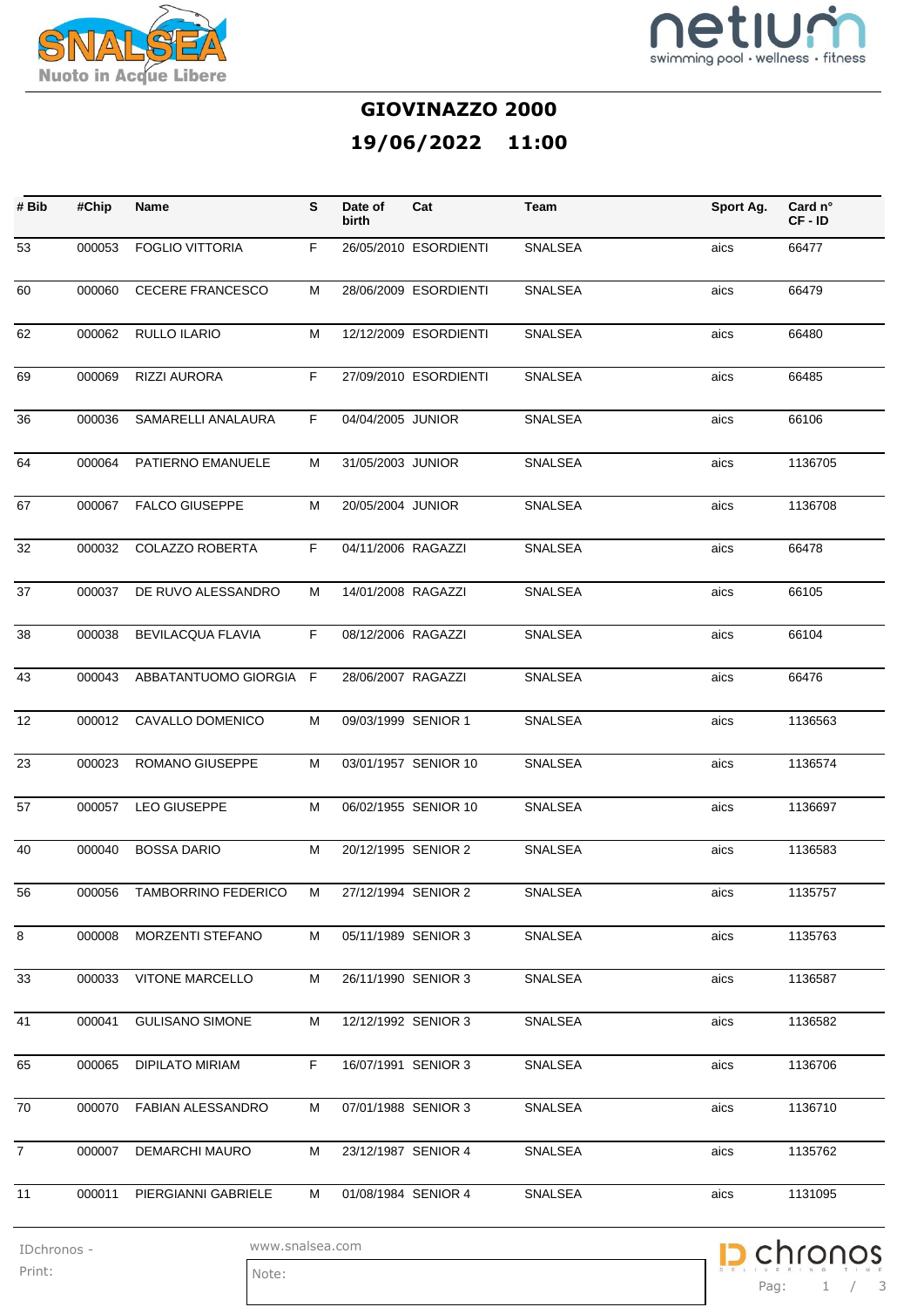



Pag: 2 / 3

chronos

p

## **GIOVINAZZO 2000 19/06/2022 11:00**

| 14             | 000014 | <b>MEUCCI ALICE</b>       | F. | 27/11/1986 SENIOR 4 | SNALSEA | aics | 1136565 |
|----------------|--------|---------------------------|----|---------------------|---------|------|---------|
| 25             | 000025 | <b>LASORSA MARIELLA</b>   | F. | 25/05/1987 SENIOR 4 | SNALSEA | aics | 1136577 |
| 29             | 000029 | <b>GABALLO MATTEO</b>     | М  | 11/07/1986 SENIOR 4 | SNALSEA | aics | 1135756 |
| 10             | 000010 | <b>BELOTTI NICOLA</b>     | м  | 02/01/1982 SENIOR 5 | SNALSEA | aics | 1135765 |
| 13             | 000013 | <b>BOVE GIUSEPPE</b>      | м  | 19/04/1981 SENIOR 5 | SNALSEA | aics | 1136564 |
| 15             | 000015 | <b>GALLO ANDREA</b>       | м  | 29/01/1978 SENIOR 5 | SNALSEA | aics | 1136566 |
| 19             | 000019 | SUPPRESSA SIMONE          | м  | 08/03/1979 SENIOR 5 | SNALSEA | aics | 1136570 |
| 34             | 000034 | PANUNZIO MARIA            | F  | 24/04/1982 SENIOR 5 | SNALSEA | aics | 1136586 |
| 35             | 000035 | MARCAZZA BARNABA          | м  | 08/03/1980 SENIOR 5 | SNALSEA | aics | 1136585 |
| 45             | 000045 | <b>CIACCIA DANIELE</b>    | М  | 21/09/1980 SENIOR 5 | SNALSEA | aics | 1136692 |
| 48             | 000048 | <b>CRISTALLO GIUSEPPE</b> | м  | 13/10/1980 SENIOR 5 | SNALSEA | aics | 1136689 |
| 52             | 000052 | COLUCCI ANTONIO           | м  | 30/06/1981 SENIOR 5 | SNALSEA | aics | 1136693 |
| 66             | 000066 | DE MARINIS GIANLUIGI      | м  | 19/08/1981 SENIOR 5 | SNALSEA | aics | 1136707 |
| $\mathbf{1}$   | 000001 | <b>TOSCANO ALBERTO</b>    | м  | 19/01/1977 SENIOR 6 | SNALSEA | aics | 1131087 |
| $\overline{2}$ |        | 000002 VITALE GIANLUCA    | М  | 20/12/1974 SENIOR 6 | SNALSEA | aics | 1131089 |
| 4              | 000004 | MENDUNI PIERANGELO        | м  | 23/05/1973 SENIOR 6 | SNALSEA | aics | 1135208 |
| 17             |        | 000017 VITALE GIORGIO     | M  | 11/02/1975 SENIOR 6 | SNALSEA | aics | 1136568 |
| 24             | 000024 | TEMPESTA GIUSEPPE         | М  | 02/12/1975 SENIOR 6 | SNALSEA | aics | 1136576 |
| 26             | 000026 | <b>CIPOLLETTA IVANO</b>   | М  | 01/08/1974 SENIOR 6 | SNALSEA | aics | 1136575 |
| 30             | 000030 | DI BARI ANTONIO           | М  | 24/01/1977 SENIOR 6 | SNALSEA | aics | 1136588 |
| 31             | 000031 | COLAZZO ENRICO COSIMO M   |    | 28/03/1977 SENIOR 6 | SNALSEA | aics | 1136696 |
| 47             | 000047 | CALO' MAURO               | М  | 27/01/1973 SENIOR 6 | SNALSEA | aics | 1136690 |
| 50             |        | 000050 PANTALEO CARLO     | М  | 31/08/1974 SENIOR 6 | SNALSEA | aics | 1136687 |
| 51             | 000051 | <b>CORDINI ROSA</b>       | F. | 21/07/1977 SENIOR 6 | SNALSEA | aics | 1136686 |

IDchronos - www.snalsea.com

Print: Note: